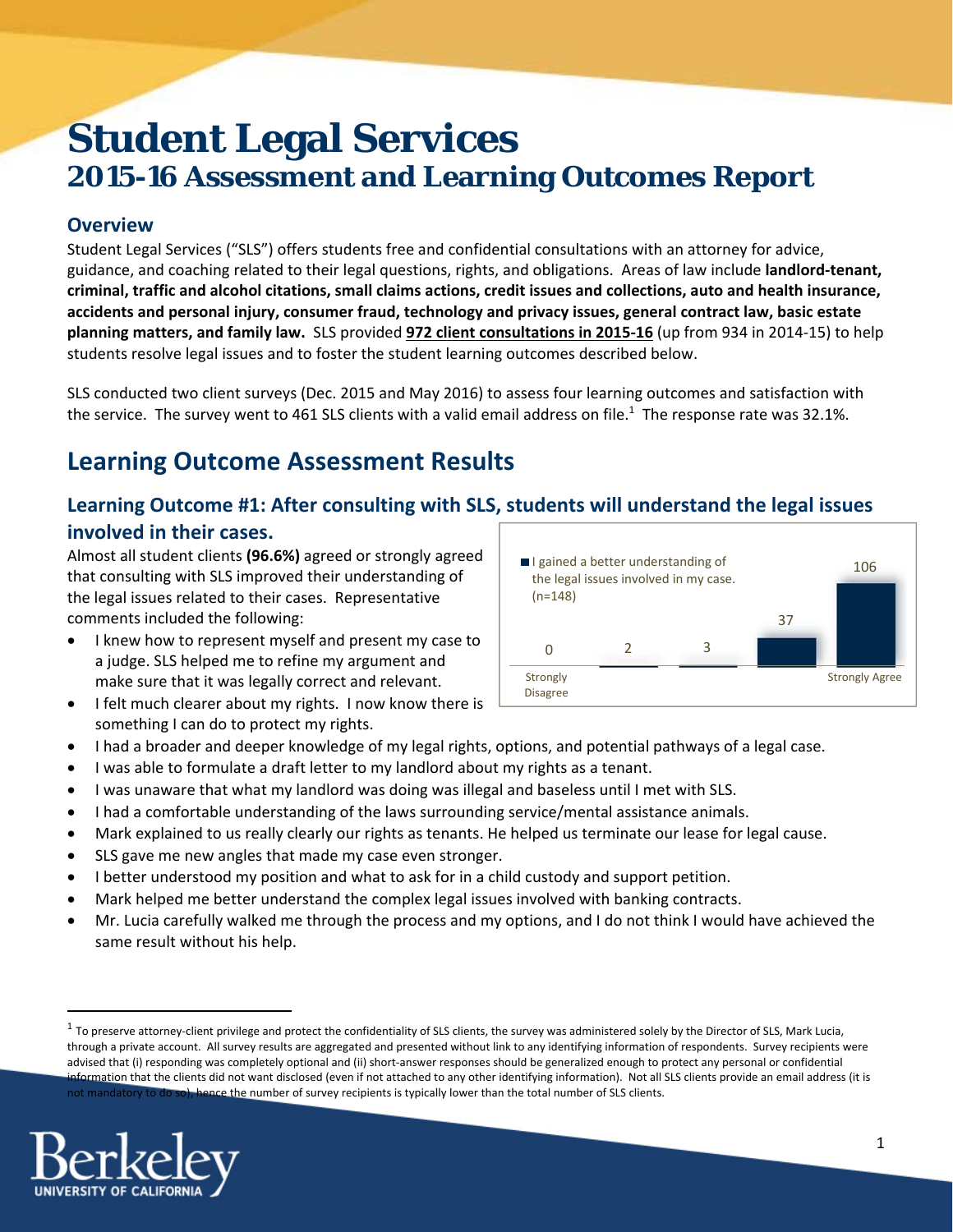## **Learning Outcome #2: Students will identify and understand the legal options related to their cases, and the relative merits of those options.**

SLS does not represent students, so it's important for them to understand the next step(s) to address their legal issues. **94.6%** of clients agreed or strongly agreed that they had a better understanding of their options after consulting with SLS, and **93.2%** agreed or strongly agreed they knew the first "next step" to take. Illustrative responses included:



- I was informed about the legal options and how these scenarios would play out/affect my case and future.
- Mark gave more clarity and actionable suggestions on how to approach the issue.
- As a tenant in Berkeley, I learned had more options than I realized, and felt empowered about my situation.
- Mark gave me a clear understanding on the options I had to clear the case. After analyzing the aspects I was concerned about, we choose the best one for me. Fortunately the case resolved quickly and easily thanks to SLS.
- I learned about a city petition process and small claims court.
- I had no idea what my options were before and I left with a pretty clear idea of what steps I should take from there, and the potential consequences of various options.
- Mark explained ways to communicate my position in a way that led to the other party addressing my concerns.
- I knew how to proceed to contact relevant government agencies and city offices.
- Not only did Mark help me make a list of courses of action depending on how my employer responded, he even helped me compose an email to my employer with appropriate language to apply pressure. He followed up with me several times to make sure we got the outcome we were hoping for.
- I knew all my options moving forward and I felt confident in the course of action I was advised to take.



## **Learning Outcome #3: After consulting with SLS, students will know how to navigate a problem/institution that they might not have otherwise known how to navigate.**

Students are often unfamiliar with legal matters, so SLS helps them work through a new form of problem or bureaucracy. **86.5%** agreed or strongly agreed that SLS helped them navigate an issue or institution they might not have known how to navigate:

- I filed a petition with the Berkeley Rent Board, and won.
- I was able to prepare the necessary documents and go to court with confidence.
- We sent a letter to my landlord, and the landlord backed down.
- Knowing about the laws and codes gave me more tools for any negotiation.
- I sent a demand letter that Mark helped me write.
- Mark helped me understand the relevant information to include in my letter and also helped formulate a strategy to address the issue.
- I had hard time even starting to read a "divorce agreement" because it hurt so much. With Mr. Lucia's help, I was able to say "it doesn't work that way" calmly to my husband when he was unreasonable.
- Mark made me aware of the dangerous situation that my family and I are facing and I was able to investigate to collect more information to show the proper agencies so that we can be protected.
- I was much more confident dealing with the insurance company after our meeting. Thanks!!
- I was able to keep my service animal at home for my sister who is struggling with clinical depression.

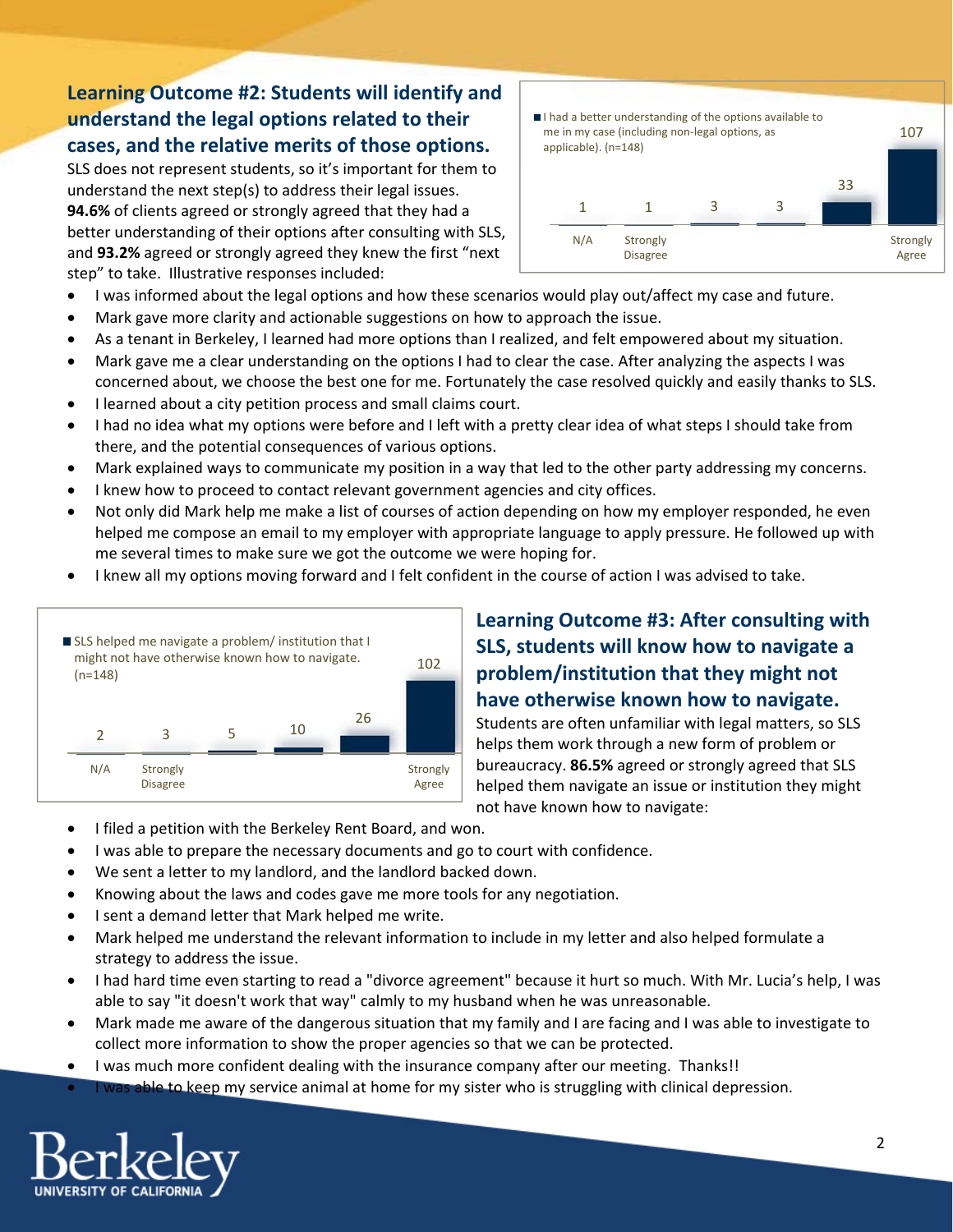# **Learning Outcome #4: After consulting with SLS, students will feel better equipped to handle similar situations in the future.**

Working through a legal question or problem with SLS may foster transferable skills that apply to future student experiences, legal or otherwise. **90.5%** of SLS clients agreed or strongly agreed that their work with SLS helped prepare them for similar future situations:

- SLS helped me better understand the legal relationship between tenant and landlord, which will be a crucial part of my life from here on out.
- I feel better about asking for legal advice and help and an overall sense of empowerment that I didn't have before speaking with Mark.
- In the future I'll be far more careful in negotiating specific contractual terms with employers, because of how messy it can become.



- I know how to better document and protect myself in the future.
- I would be able to better handle and navigate the tenant-landlord situations I may encounter.
- Understanding my rights, and how to protect myself, reassured my confidence to stand against any situation.
- Mark, believe it or not, you helped prepare me for the real world. Thank you for that.
- I know the legal resources that are available to me now.
- I had absolutely no idea what to do and was panicking, and meeting with SLS helped me map out what I should do and understand my current position more clearly. Also put me in contact with great references.

# **General Assessment/Survey Results and Observations**

#### **Student success and retention**

In addition to four specific learning outcomes, the SLS mission emphasizes a broader learning goal:

#### **SLS will support student retention by improving students' ability to stay in school via high‐quality counseling and assistance with their legal issues.**

SLS fosters student success at Cal by enabling students to focus on school priorities and limit the potential distraction created by legal matters. **93.3%** of clients agreed or strongly agreed that the legal issue they brought to SLS **was causing them stress**, **83.0%** agreed or strongly agreed that it was **distracting them from their studies**, and **12.2%** agreed or strongly agreed that **without legal help they would have considered leaving school**. Of those students who agreed with the first statement above, **82.1%** said "Yes" when asked whether the assistance they received from SLS **improved their ability to stay in school and/or to focus on their studies.** This is important, since students from underrepresented ethnic minority groups and lower‐income families consult with SLS in **much higher numbers** than their representation in the overall student population, and that **75.7%** of respondents said that if not for SLS, they would have no access to legal counseling. Student comments describe the many ways SLS offers this support:

- SLS dropped my stress levels by orders of magnitude. I was able to put my legal worries on the back burner.
- Mark Lucia saved my grades this semester. Just seeing him literally lowered my blood pressure and heart rate because he is so reassuring and kind. He connects well with people.
- SLS helped relieve financial stress, and helped me feel the system is not completely geared to keep you down.
- Receiving support and tips on my legal problem was a huge turning point on my first semester at Berkeley.
- With support/knowledge from SLS I no longer felt helpless in my situation. I felt empowered to change it.
- Before my consultation, it was consuming my mind and it was incredibly difficult for me to focus on school.
- Without my the help of my SLS advisor to navigate the situation, or even making me aware that our landlord was bullying me, it is likely I would have been without a home.
- The advice really took a lot of weight off my shoulders.

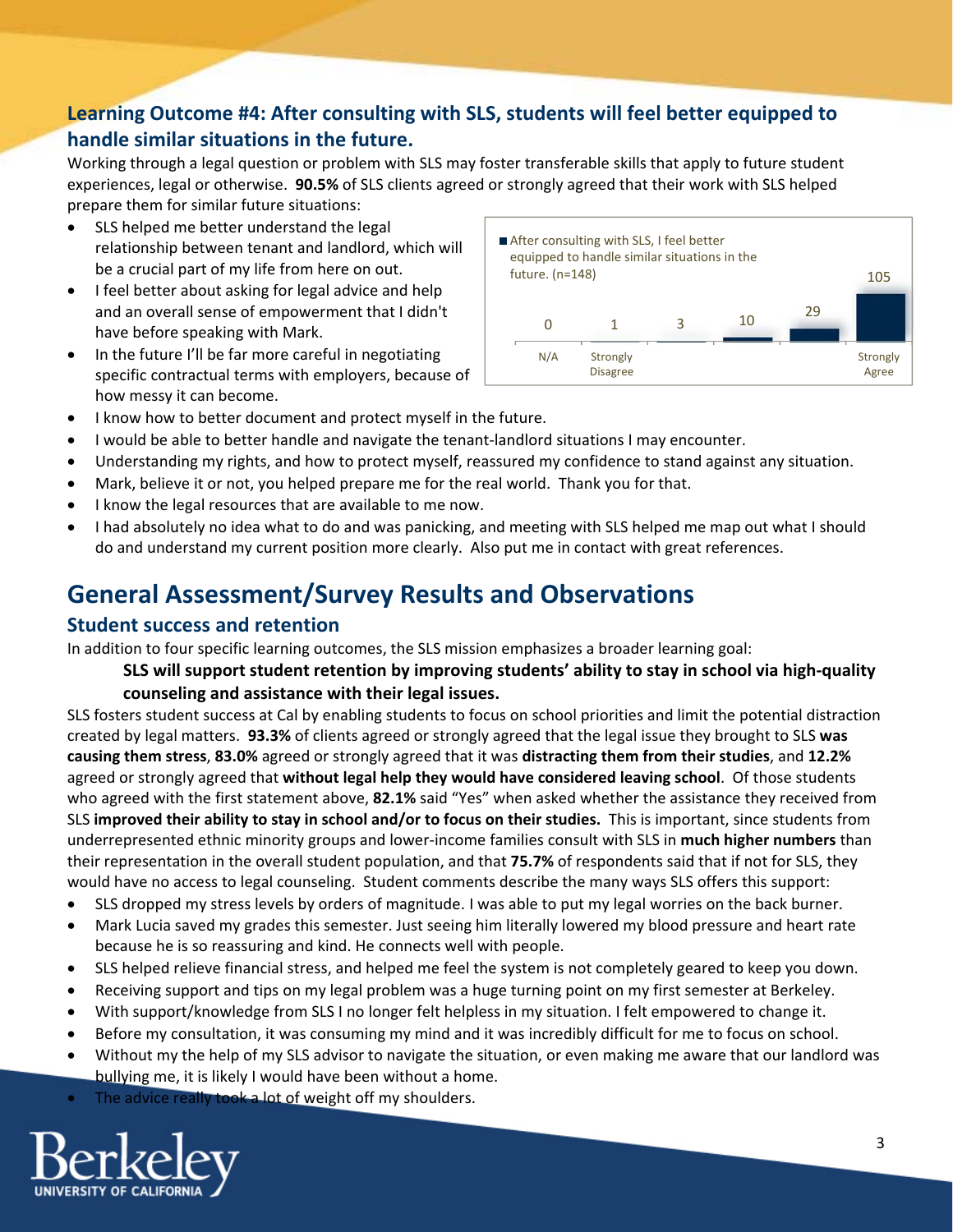- SLS helped me feel more in control of my life and find a way to make school work for me. Before talking to SLS, I couldn't focus on school, relationships with my friends, and didn't feel like going to college was even an option.
- Getting help from Mark relieved my stress and improved my financial situation quite a bit.
- After a consultation with Mark I felt informed, calm and capable of pursuing actions to rectify the situation. Mark was really stellar at giving me information, looking carefully at the documents and correspondence I had, and considering the options I was thinking about, weighing their pros and cons.
- SLS relieved a huge amount of pressure and stress I was feeling ‐ my only regret was that I didn't come sooner!
- Mark helped me put together a strategy that allowed me to address the situation in a way that took my mind off of the issue and allowed me to focus on the things that are important in my life.
- SLS was a wonderful experience in the darkest moment of my life. I cannot thank Mr. Lucia enough for helping me. He sort of awakened me to stand my own. After I left, I felt much more stable and confident. He did not just gave me legal information, but also changed the angle to look at the problems and made things possible. I was lost and just wanted to run away from the problem, but he helped me to face it and I did. THANK YOU!
- Thanks to Mark's letter, I was able to stay in my apartment and complete my lease without further interruptions.

### **Student financial support and recovery**

**SLS also helps students financially**: 29.6% of respondents recovered money that they would not have otherwise collected without help from SLS. Of the students who specified funds actually recovered or saved with SLS assistance (several matters were still pending), **the amounts ranged from \$275 to \$8,000, and averaged \$1,710.**

### **Student satisfaction with service and sense of connection with the University**

Client satisfaction levels with SLS are very high. **97.9%** of respondents agreed or strongly agreed that "SLS is a worthwhile/beneficial service" (with **95.9% strongly agreeing**), and **95.2%** agreed or strongly agreed that they would recommend SLS to other students in need of assistance (with **91.0% strongly agreeing**).

**73.8%** of SLS clients agreed or strongly agreed that as a result of their experience with SLS, **they feel more connected to the University**. Another **93.0%** agreed or strongly agreed that as a result of their experience with SLS, **they are more aware of resources available at the University**. Overall, **95.9%** were satisfied or very satisfied with SLS (91.1% being very satisfied). Comments included:

- SLS was amazing! Attorney Mark Lucia was personable, compassionate, understanding and incredibly helpful and professional. I felt empowered after our meeting. And very thankful for the experience.
- Mark Lucia was very easy to talk to. I felt like my confidentiality was protected and so I felt he was someone I could trust during a difficult time in my life. He also followed up by email with helpful tips on my case.
- Mr. Lucia's professionalism, respect and insightfulness made it an absolute pleasure to work with him. He was diligent in follow ups and always welcomed my phone calls for additional information.
- Mark is extremely friendly and makes you feel like he really cares about your case. He takes the time to answer all questions and to contact outside resources if he doesn't have the answers himself.
- Mark is absolutely awesome and helpful in so many different areas and knows the resources to look up any information that a student might need. He helps empower students that don't know what to do.
- Mark was super helpful and made me more at ease about my legal situation.
- The services provided were unsurpassed. I knew where to research, what to anticipate in the hearing, how to position myself for a successful hearing and, from a psychological standpoint, felt my best interests were at hand from a professional who cared.
- I have never dealt with so much "crazy" as I have in Berkeley, and without SLS I would have been lost.
- I would have been homeless, or lived in an apartment with rats, mold, no heater, and ceiling leaks if I had not consulted with Mark Lucia. He helped educate me of my rights and helped me be able to remove myself from an unsafe apartment with a belligerent landlord.
- I didn't know how to use the legal system to what was owed to me without incurring a large legal cost, and for that reason SLS was a life saver.